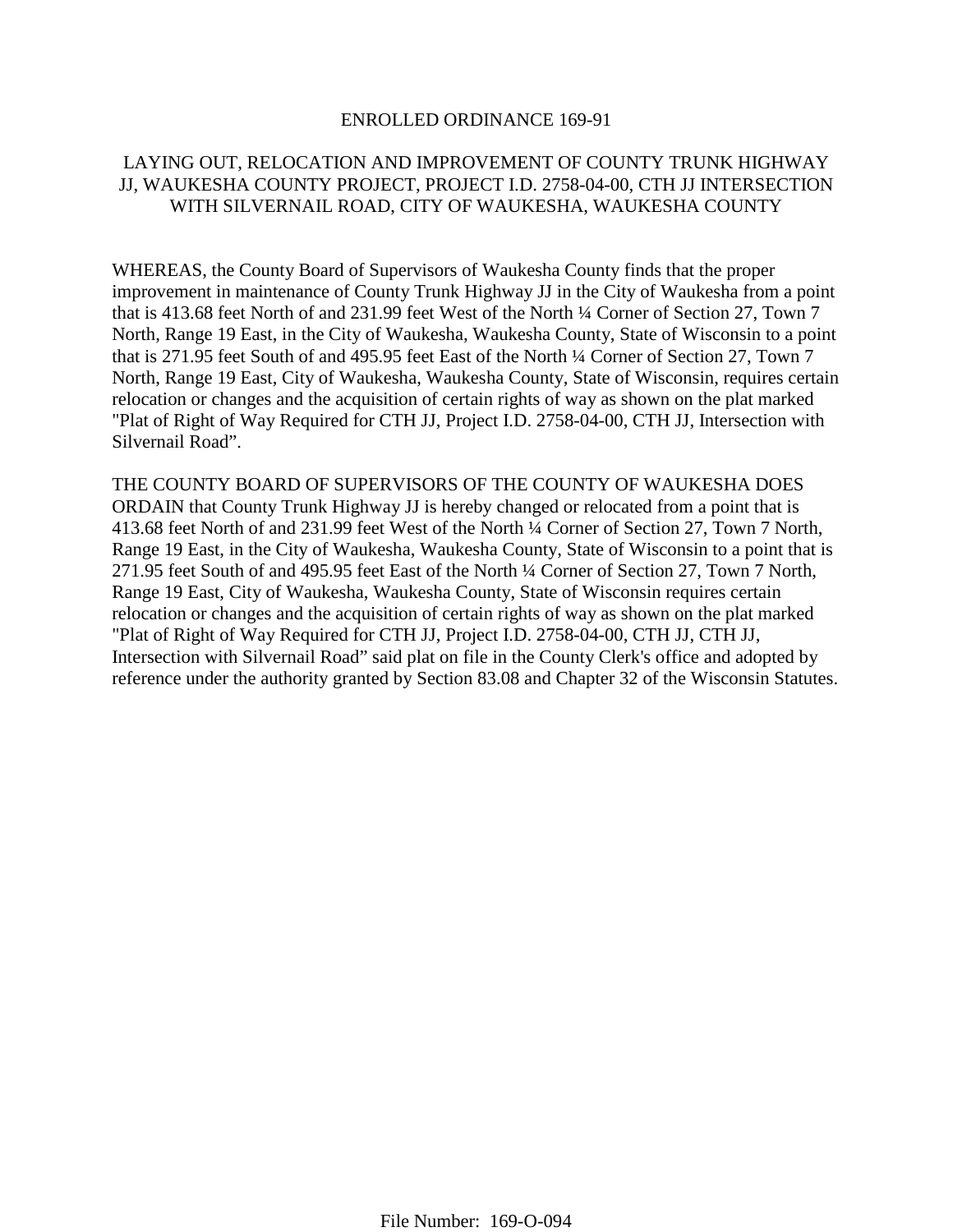### FISCAL NOTE

## LAYING OUT, RELOCATION AND IMPROVEMENT OF COUNTY TRUNK HIGHWAY JJ WAUKESHA COUNTY PROJECT PROJECT I.D. 2758-04-00 CTH JJ INTERSECTION WITH SILVERNAIL ROAD

## CITY OF WAUKESHA WAUKESHA COUNTY

This ordinance authorizes right of way acquisitions for relocation and improvement for the intersection of County Trunk Highway JJ and Silvernail Road. These acquisitions are consistent with the Signals and Safety Improvements capital project (#200427), which is anticipated to have sufficient appropriations for these items. According to department staff, these acquisitions will be temporary (e.g., easements) with no permanent land purchases involved.

No additional direct tax levy impact is anticipated in this ordinance.

Linda Withouski \_\_\_\_\_\_\_\_\_\_\_\_\_\_\_\_\_\_\_\_\_\_\_\_\_\_\_\_\_\_\_\_\_\_\_\_\_\_\_\_\_\_\_\_\_\_\_\_\_\_\_\_\_\_\_\_\_\_\_\_\_\_\_\_\_\_\_\_\_\_\_\_\_\_\_\_\_

Linda G. Witkowski Budget Manager 2/3/2015 WD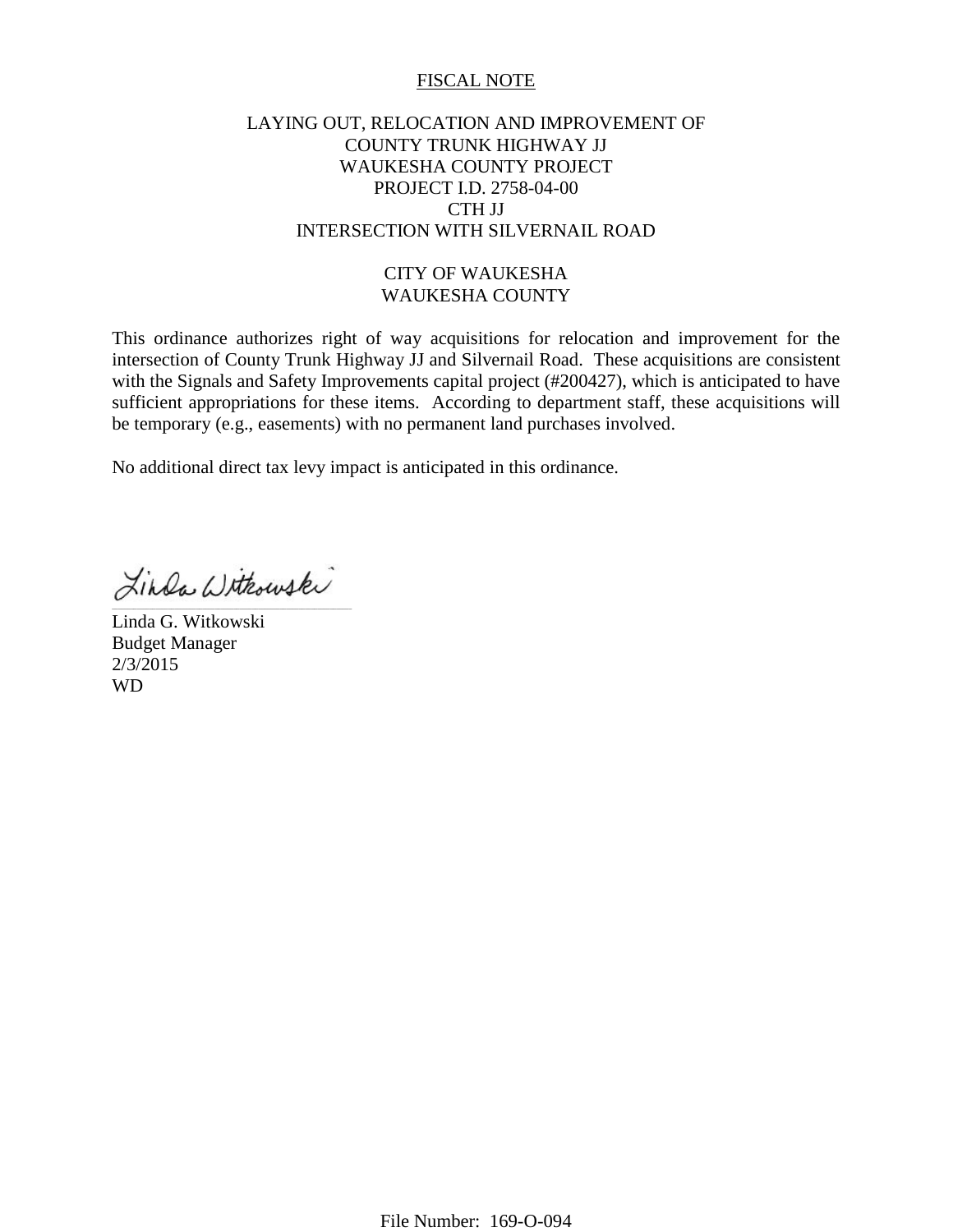LAYING OUT, RELOCATION AND IMPROVEMENT OF COUNTY TRUNK HIGHWAY JJ, WAUKESHA COUNTY PROJECT, PROJECT I.D. 2758-04-00, CTH JJ INTERSECTION WITH SILVERNAIL ROAD, CITY OF WAUKESHA, WAUKESHA COUNTY

Presented by: **Public Works Committee** 

David W. Swan, Chair

ammu Kathleen M. Cummings

Robert L. Kolb

**Richard Morris** 

Carl Pettis

Steve Whittow

The foregoing legislation adopted by the County Board of Supervisors of Waukesha County, Wisconsin, was presented to the County Executive on:

Karsck Date:  $\frac{2}{341}$ 

Kathleen Novack, County Clerk

The foregoing legislation adopted by the County Board of Supervisors of Waukesha County, Wisconsin, is hereby:

Approved:  $\bigwedge$ Vetoed:

 $3 - 2 - 15$ Date:

Daniel P. Vrakas, County Executive

169-O-094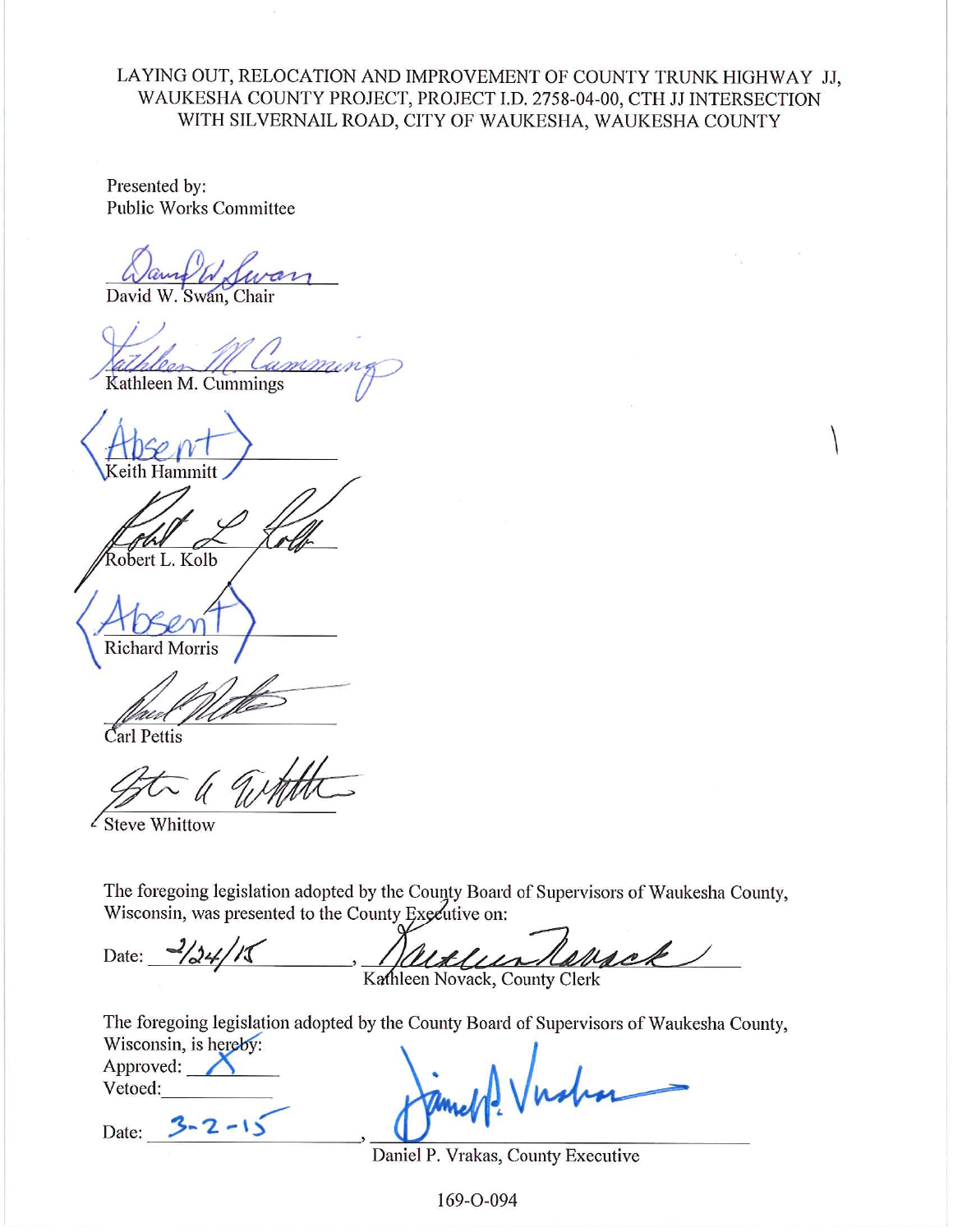

Referred to: PW

File Number: 169-O-094

Referred on: 02/05/15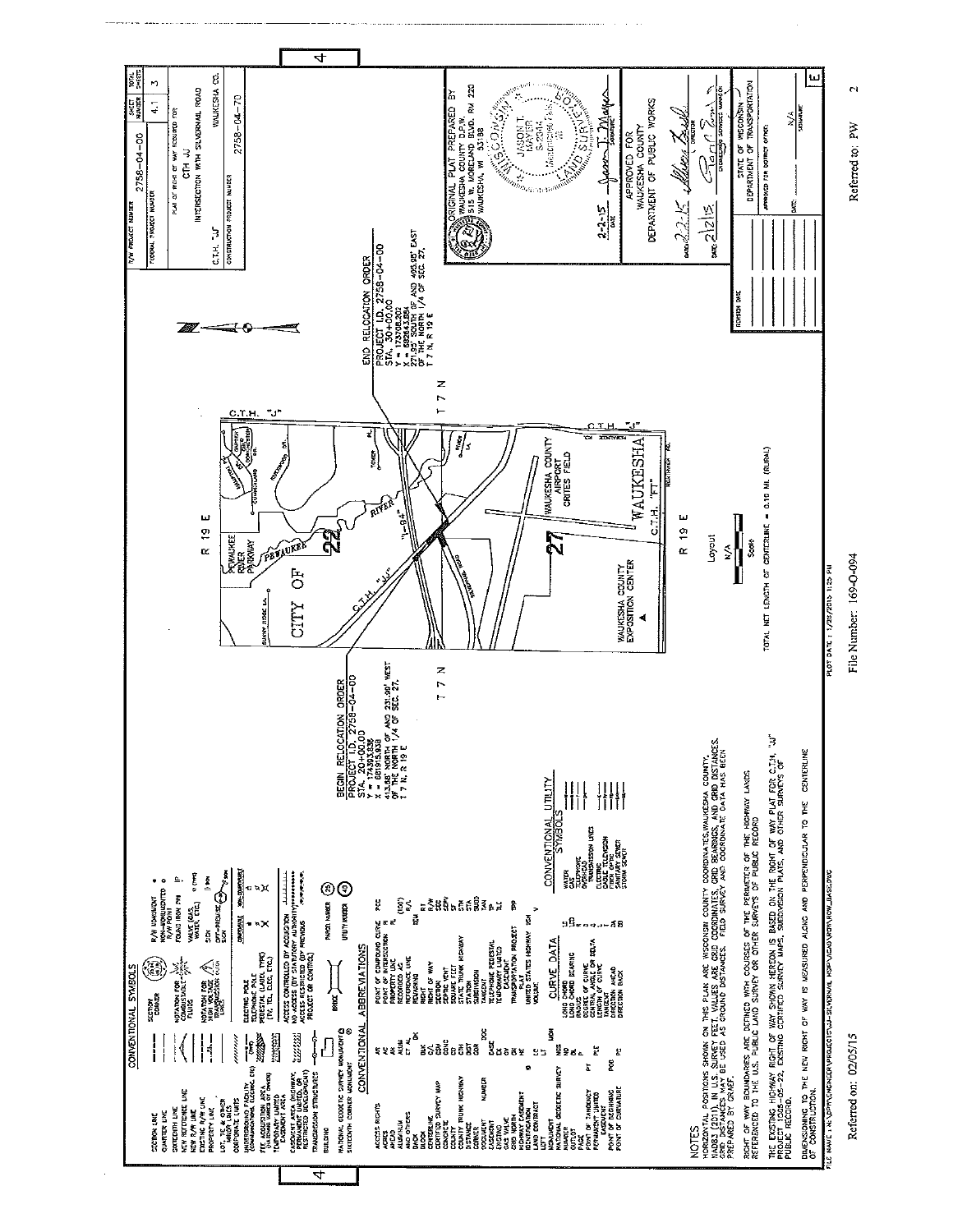|                          |                        | SCHEDULE OF LANDS & INTERESTS REQUIRED                                                |                                                                                                                                                                                                                                                                                                                                                |                               | AREAS SHOWN IN THE TOTAL AREA MAY BE APPROXIMATE AND ARE DEPRED FROM TAX ROLLS OR OTHER<br>AREA TO BE ACCOURD AND MAY NOT INCLUDE LANDS OF THE DYNER WHICH ARE NOT CONTROLOUS TO THE<br>AREA TO BE ACCOURD AND MAY NOT INCLUDE LANDS |             |                              |              |                                      |                          |
|--------------------------|------------------------|---------------------------------------------------------------------------------------|------------------------------------------------------------------------------------------------------------------------------------------------------------------------------------------------------------------------------------------------------------------------------------------------------------------------------------------------|-------------------------------|--------------------------------------------------------------------------------------------------------------------------------------------------------------------------------------------------------------------------------------|-------------|------------------------------|--------------|--------------------------------------|--------------------------|
| PARCEL NO.               | SHEET NO.              | <b>OWNERS</b>                                                                         | INTEREST REO'D                                                                                                                                                                                                                                                                                                                                 | TOTAL AREA                    | EASEMENT AGRES REQUIRED<br>نا<br>ما<br>$\mathbb{L}$                                                                                                                                                                                  | Ž           | R/W ACRES REQUIRED<br>EXIST, | <b>TOTAL</b> | TOTAL ACRES<br>REM.                  |                          |
| $\overline{\phantom{a}}$ | $\ddot{\phantom{0}}$   | POTAWATOMI AREA COUNCIL INC.                                                          | $\overline{\Gamma}$                                                                                                                                                                                                                                                                                                                            | 2.43                          | $\mathbf I$<br>0.081                                                                                                                                                                                                                 | ,           | ŧ                            | $\mathbf{I}$ | $\mathbf{I}$                         |                          |
| $\hat{\phantom{a}}$      | $\ddot{\varphi}$       | 2 NS. LLC                                                                             | $\mathbb{L}\mathbb{L}$                                                                                                                                                                                                                                                                                                                         | 2.30                          | $\pmb{\cdot}$<br>0.163                                                                                                                                                                                                               | $\mathbf I$ | $\mathbf{r}$                 | $\mathbf{I}$ | $\pmb{t}$                            |                          |
| $\overline{\phantom{a}}$ | $\frac{1}{2}$          | AUTOMOTIVE HOLDING CORPORATION                                                        | $1.1\pm$                                                                                                                                                                                                                                                                                                                                       | š                             | $\pmb{\mathfrak{e}}$<br>0,032                                                                                                                                                                                                        | J.          | $\mathbf 1$                  | $\mathbf{I}$ | 1                                    |                          |
| v                        | $\mathfrak{I}$         | BRIOHN VENTURES 24 LLC                                                                | J.LE                                                                                                                                                                                                                                                                                                                                           | $\frac{4}{9}$                 | $\pmb{\iota}$<br>0.048                                                                                                                                                                                                               | 1           | $\mathfrak l$                | $\mathbf I$  | $\pmb{\mathfrak{t}}$                 |                          |
| n                        | $\mathbf{L}^{\bullet}$ | JORGENSEN INVESTMENTS, LLC                                                            | $115$                                                                                                                                                                                                                                                                                                                                          | 5 <sup>5</sup>                | $\pmb{\mathsf{f}}$<br>0.102                                                                                                                                                                                                          | f,          | 1                            | 1            | $\mathbf{I}$                         |                          |
| ¢                        | $\ddot{\varphi}$       | WAUKESHA COUNTY                                                                       | <b>DOM</b>                                                                                                                                                                                                                                                                                                                                     | VAST                          | $\mathbf I$<br>0.024                                                                                                                                                                                                                 | D           | $\blacksquare$               | $\mathbf{I}$ | $\mathbf{I}$                         | $\overline{\mathcal{A}}$ |
|                          |                        |                                                                                       |                                                                                                                                                                                                                                                                                                                                                |                               |                                                                                                                                                                                                                                      |             |                              |              |                                      |                          |
|                          |                        |                                                                                       |                                                                                                                                                                                                                                                                                                                                                |                               |                                                                                                                                                                                                                                      |             |                              |              |                                      |                          |
|                          |                        |                                                                                       |                                                                                                                                                                                                                                                                                                                                                |                               |                                                                                                                                                                                                                                      |             |                              |              |                                      |                          |
|                          |                        |                                                                                       |                                                                                                                                                                                                                                                                                                                                                |                               |                                                                                                                                                                                                                                      |             |                              |              |                                      |                          |
|                          |                        |                                                                                       |                                                                                                                                                                                                                                                                                                                                                |                               |                                                                                                                                                                                                                                      |             |                              |              |                                      |                          |
|                          |                        |                                                                                       |                                                                                                                                                                                                                                                                                                                                                |                               |                                                                                                                                                                                                                                      |             |                              |              |                                      |                          |
|                          |                        |                                                                                       |                                                                                                                                                                                                                                                                                                                                                |                               |                                                                                                                                                                                                                                      |             |                              |              |                                      |                          |
|                          |                        |                                                                                       |                                                                                                                                                                                                                                                                                                                                                |                               |                                                                                                                                                                                                                                      |             |                              |              |                                      |                          |
|                          |                        |                                                                                       |                                                                                                                                                                                                                                                                                                                                                |                               |                                                                                                                                                                                                                                      |             |                              |              |                                      |                          |
|                          |                        |                                                                                       |                                                                                                                                                                                                                                                                                                                                                |                               |                                                                                                                                                                                                                                      |             |                              |              |                                      |                          |
|                          |                        |                                                                                       |                                                                                                                                                                                                                                                                                                                                                |                               |                                                                                                                                                                                                                                      |             |                              |              |                                      |                          |
|                          |                        |                                                                                       |                                                                                                                                                                                                                                                                                                                                                |                               |                                                                                                                                                                                                                                      |             |                              |              |                                      |                          |
|                          |                        |                                                                                       |                                                                                                                                                                                                                                                                                                                                                |                               |                                                                                                                                                                                                                                      |             |                              |              |                                      |                          |
|                          |                        |                                                                                       |                                                                                                                                                                                                                                                                                                                                                |                               |                                                                                                                                                                                                                                      |             |                              |              |                                      |                          |
|                          |                        |                                                                                       |                                                                                                                                                                                                                                                                                                                                                |                               |                                                                                                                                                                                                                                      |             |                              |              |                                      |                          |
| $\vec{2}$                | $\ddot{\downarrow}$    | WE-ENERGIES                                                                           |                                                                                                                                                                                                                                                                                                                                                | TEMPORARY CONSTRUCTION PERMIT |                                                                                                                                                                                                                                      |             |                              |              |                                      |                          |
|                          |                        |                                                                                       |                                                                                                                                                                                                                                                                                                                                                |                               |                                                                                                                                                                                                                                      |             |                              |              |                                      |                          |
|                          |                        |                                                                                       |                                                                                                                                                                                                                                                                                                                                                |                               |                                                                                                                                                                                                                                      |             |                              |              |                                      |                          |
|                          |                        |                                                                                       |                                                                                                                                                                                                                                                                                                                                                |                               |                                                                                                                                                                                                                                      |             |                              |              |                                      |                          |
|                          |                        |                                                                                       |                                                                                                                                                                                                                                                                                                                                                |                               |                                                                                                                                                                                                                                      |             |                              |              |                                      |                          |
|                          |                        |                                                                                       |                                                                                                                                                                                                                                                                                                                                                |                               |                                                                                                                                                                                                                                      |             |                              |              |                                      |                          |
| REVISION DATE            |                        | DATE: 01/28/2015                                                                      | န္<br>န<br>$\begin{bmatrix} 1 & 0 & 0 \\ 0 & 0 & 0 \\ 0 & 0 & 0 \\ 0 & 0 & 0 \\ 0 & 0 & 0 \\ 0 & 0 & 0 \\ 0 & 0 & 0 \\ 0 & 0 & 0 \\ 0 & 0 & 0 \\ 0 & 0 & 0 \\ 0 & 0 & 0 \\ 0 & 0 & 0 \\ 0 & 0 & 0 \\ 0 & 0 & 0 \\ 0 & 0 & 0 & 0 \\ 0 & 0 & 0 & 0 \\ 0 & 0 & 0 & 0 \\ 0 & 0 & 0 & 0 \\ 0 & 0 & 0 & 0 \\ 0 & 0 & 0 & 0 \\ 0 & 0 & 0 & 0 \\ 0 & $ | HWY: JJ & SILVERNAIL          | CONSTRUCTION PROJECT NO.: 2758-04-70                                                                                                                                                                                                 |             |                              |              |                                      |                          |
|                          |                        |                                                                                       |                                                                                                                                                                                                                                                                                                                                                | COUNTY: WAUKESHA              | R/W PROJECT NO.: 2758-04-00                                                                                                                                                                                                          |             |                              |              | ω<br>PLAT SHEET NO.: 4.2             |                          |
|                          |                        | <b>FILE WAAL 5 N: \OPYWEACHERY-PROJECTS\\J=="WERKAIL FISIP\ACAD\XRYWERGY_BASE.DWG</b> |                                                                                                                                                                                                                                                                                                                                                |                               |                                                                                                                                                                                                                                      |             |                              |              |                                      |                          |
| Referred on: 02/05/15    |                        |                                                                                       |                                                                                                                                                                                                                                                                                                                                                | File Number: 169-O-094        |                                                                                                                                                                                                                                      |             |                              |              | $\leftrightarrow$<br>Referred to: PW |                          |

 $\begin{array}{|c|c|c|}\n\hline\n\hline\n\end{array}$